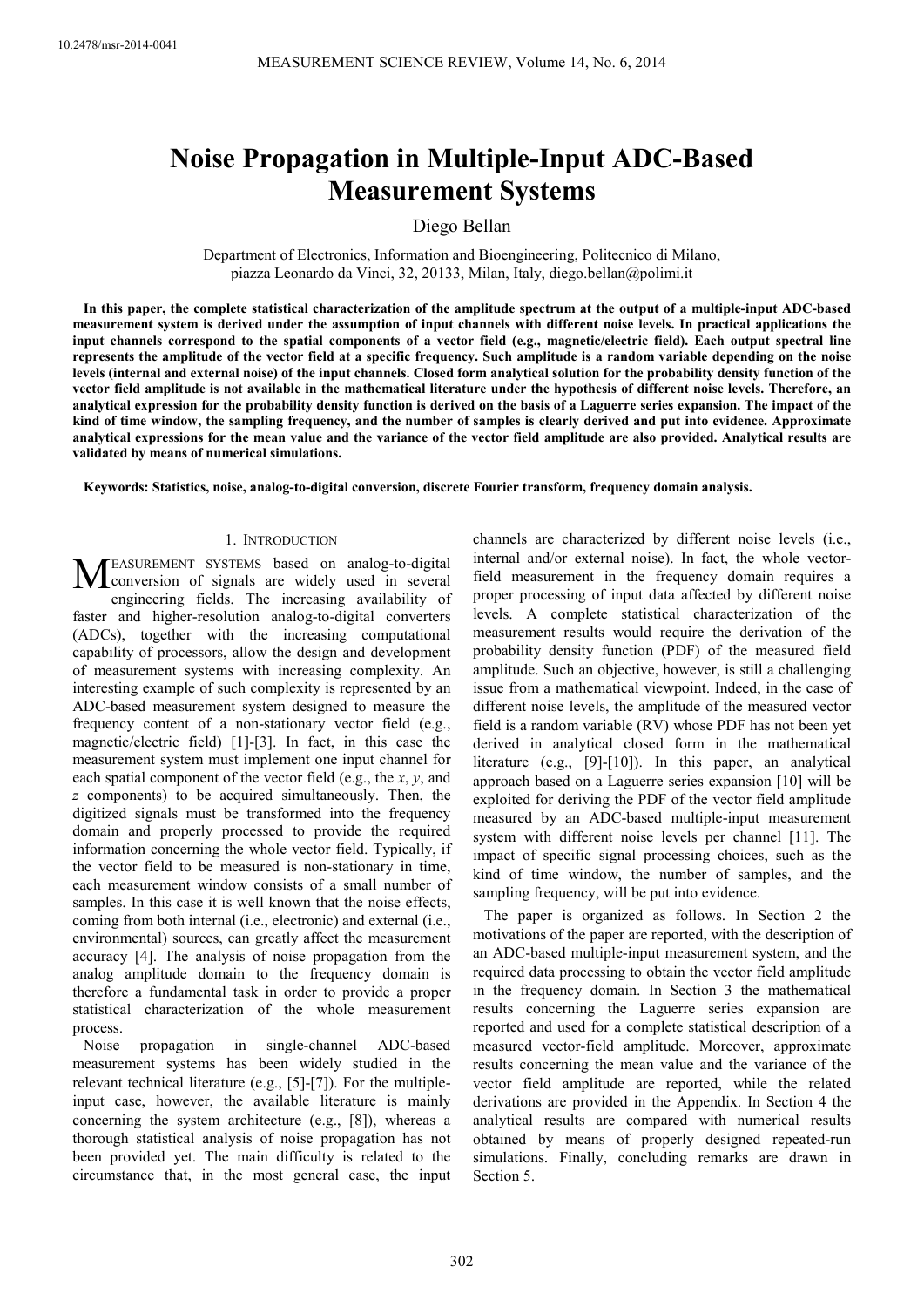#### 2. MOTIVATION OF THE WORK

The general analysis proposed in this work was motivated by the measurement application outlined in this Section.

Let us consider a measurement system for a three-axial vector field (e.g., a magnetic field) based on analog-todigital conversion of time-domain data. The measurement system is aimed at providing the amplitude spectrum of the vector field through a time-to-frequency transformation of the acquired data.

The three-dimensional nature of the field requires a threeaxial probe providing the time-domain analog signals corresponding to the vector field components (i.e., *x*, *y*, and *z* components). More specifically, each analog signal is the sum of the related field component, i.e.,  $v_x(t)$ ,  $v_y(t)$  or

 $v_z(t)$ , and additive noise. It is assumed that each field component can be modeled as a sum of sine waves, while additive noise consists of internal (i.e., electronic) and external (i.e., environmental) noise. In the following sections, mathematical derivations related to the *x* channel will be shown. Similar expressions hold for *y* and *z* channels.

The *x*-component of the vector field can be written as the sum of a constant term  $A_{x,0}$ , and N sine waves with amplitude  $A_{x,n}$ , frequency  $f_n$ , and phase  $\vartheta_n$ , i.e.,:

$$
v_x(t) = A_{x,0} + \sum_{n=1}^{N} A_{x,n} \cos(2\pi f_n t + \vartheta_n).
$$
 (1)

Analog signals are captured via a suitable three-axial probe and acquired in the form of three digitized time-series  $x[k]$ ,  $y[k]$ , and  $z[k]$  by means of analog-to-digital conversion. The digitized signal  $x[k]$  coming from the *x* channel can be written as:

$$
x[k] = x(kT_S) = v_x(kT_S) + n_x(kT_S), \ k = 0,..., N_S - 1, \quad (2)
$$

where  $T<sub>S</sub>$  is the sampling interval and  $N<sub>S</sub>$  is the length of each time-series. Independent additive zero-mean noise  $n_x$ introduced by the *x*-channel has been assumed in (2). The sampling frequency  $f_S = 1/T_S$  must be chosen in order to fulfill the sampling theorem, i.e.,  $f_S > 2f_N$ , where  $f_N$  is the maximum frequency in the input signal spectra.

Proper time-windowing through a window function *w*[*k*] is adopted in order to reduce spectral leakage [12], and a properly weighted Discrete Fourier Transform (DFT) is used -via the Fast Fourier Transform (FFT) algorithm- in order to obtain spectral estimates of sine wave components:

$$
X[n] = \frac{2}{N_S \text{NPSG}} \text{DFT}\{x[k]w[k]\},\tag{3}
$$

where NPSG is the Normalized Peak Signal Gain characterizing the selected time window.

It can be shown that, regardless of the distribution of additive noise, the real and the imaginary parts (i.e., *XR* and *XI*) of the random variable (RV) *X*[*n*] are normally distributed uncorrelated RVs [5], with mean values given by their deterministic components (i.e., unbiased RVs), and equal variances  $\sigma_X^2 = \sigma_{X_R}^2 = \sigma_{X_I}^2$  depending on the power of the corrupting noise  $n_x$ . By assuming locally-white noise (i.e., flat noise in a proper frequency interval including the sine wave to be estimated) one obtains [13]:

$$
\sigma_X^2 = \text{ENBW } S_{n_x} \Delta f \tag{4}
$$

where ENBW is the Equivalent Noise Bandwidth of the selected time window,  $S_{n_x}$  is the local value of the noise Power Spectral Density (PSD), and  $\Delta f = f_S / N_S$  is the DFT frequency resolution. Notice that, for a given PSD noise level, the frequency-domain variance  $\sigma_X^2$  is affected by the kind of time window (i.e., the ENBW), and by the ratio between the sampling frequency and the number of samples  $(i.e., \Delta f)$ .

In order to estimate the amplitude of the sinusoidal components of the measured field, the contributions from all the three channels must be taken into account. Thus, for each frequency index *n*, the measured sine-wave amplitude is given by:

$$
M[n] = \sqrt{X_R[n]^2 + X_I[n]^2 + Y_R[n]^2 + Y_I[n]^2 + Z_R[n]^2 + Z_I[n]^2} \tag{5}
$$

where the subscripts *R* and *I* denote the real and the imaginary part of the related RV, respectively.

In the most general case considered in this paper, the noise levels of the three channels can take different values, i.e.,  $\sigma_X^2 \neq \sigma_Y^2 \neq \sigma_Z^2$ . The reason can come from measurement channels with non-equal internal (electronic) noise levels, and/or from external (environmental) noise with different levels on the three axial components.

The circumstance of different noise levels results in a nontrivial problem when the statistical characterization of (5) is needed (e.g., PDF). In fact, while the case of equal variances is a standard statistical problem, the case of different variances is still unsolved in a closed analytical form. In the following Section, the statistics of *M* will be derived under the general assumption of channels with different noise levels, by exploiting one of the last contributions in the mathematical literature resorting to a proper series expansion [10].

# 3. MATHEMATICAL DERIVATION

For the purpose of deriving the statistics of the RV (5) it is useful to derive first the PDF of the RV under the square root, i.e.,

$$
W = X_R^2 + X_I^2 + Y_R^2 + Y_I^2 + Z_R^2 + Z_I^2.
$$
 (6)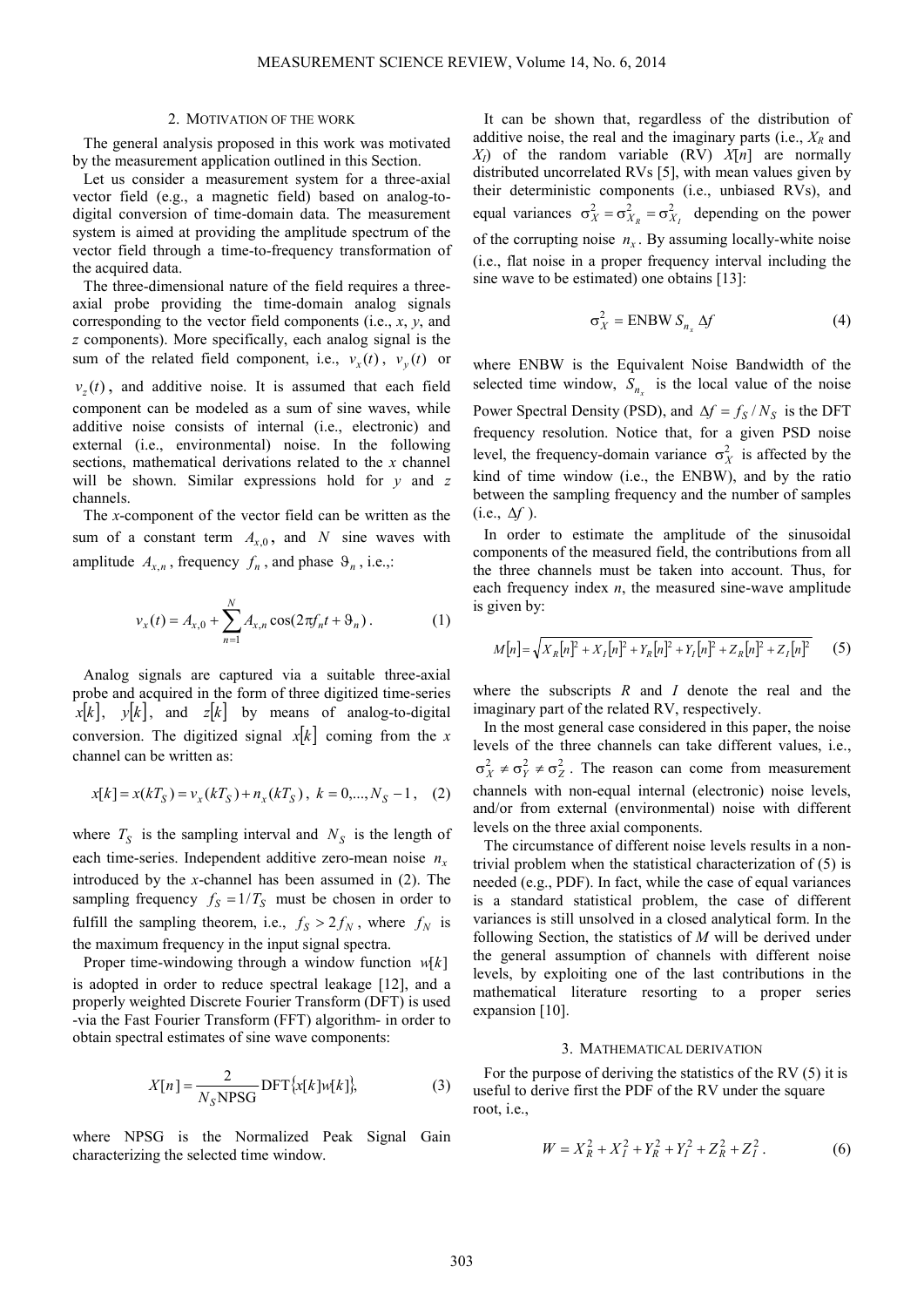As a second step, the PDF and the CDF (i.e., the cumulative distribution function) of *M* are obtained by means of the theorem on the transformation of RVs [14]. In fact, by observing that

$$
M = \sqrt{W} \tag{7}
$$

it follows that the PDF and the CDF are given by

$$
f_M(M) = 2M f_W(M^2)
$$
 (8)

$$
F_M(M) = F_W(M^2) \tag{9}
$$

In the literature, several attempts have been made to derive the PDF of the sum of the squares of normal RVs with different variances and non-zero mean values. Different approximate expressions have been therefore derived, but the closed form analytical solution is not available yet. One of the more recent and interesting contributions in the mathematical literature is described in [9]. In that paper, the following RV is considered:

$$
W = \sum_{i=1}^{K} \alpha_i (z_i + \delta_i)^2
$$
 (10)

where  $z_i$  ( $i = 1,...,K$ ) are standard normal RVs (i.e., zeromean and unit variance normal RVs). Notice that the coefficients  $\delta_i$  and  $\alpha_i$  take into account the actual mean values and variances of the *K* RVs. In particular, by comparing (10) with (6) it can be easily observed that for the specific application under analysis we have  $K = 6$ , and the coefficients are given by:

$$
\alpha_1 = \alpha_2 = \sigma_X^2
$$
  
\n
$$
\alpha_3 = \alpha_4 = \sigma_Y^2
$$
  
\n
$$
\alpha_5 = \alpha_6 = \sigma_Z^2
$$
\n(11a)

$$
\delta_1 = X_{0R} / \sigma_X, \quad \delta_2 = X_{0I} / \sigma_X
$$
  
\n
$$
\delta_3 = Y_{0R} / \sigma_Y, \quad \delta_4 = Y_{0I} / \sigma_Y
$$
  
\n
$$
\delta_5 = Z_{0R} / \sigma_Z, \quad \delta_6 = Z_{0I} / \sigma_Z
$$
\n(11b)

where the subscript "0" denotes the mean value of the corresponding RV.

In [10] the PDF of *W* defined in (10) is expressed in the form of a Laguerre series expansion:

$$
f_W(\boldsymbol{\alpha};\boldsymbol{\delta};W) = \sum_{k=0}^{\infty} a_k \frac{k! \Gamma(K/2)}{\beta \Gamma(K/2+k)} g\left(K; \frac{W}{\beta}\right) L_k^{(K/2-1)}\left(\frac{W}{2\beta}\right), (12)
$$

where  $\boldsymbol{\alpha} = {\alpha_i, i = 1,..., K}$  and  $\boldsymbol{\delta} = {\delta_i, i = 1,..., K}$  are the vectors of the coefficients defined above, the coefficients  $a_k$  are calculated recursively as:

$$
a_0 = 1
$$
  
\n
$$
a_k = \frac{1}{k} \sum_{r=0}^{k-1} b_{k-r} a_r, \qquad k \ge 1
$$
\n(13)

and the coefficients  $b_k$  are given by:

$$
b_k = -\frac{k}{2} \sum_{i=1}^{K} \delta_i^2 \gamma_i^{k-1} + \frac{1}{2} \sum_{i=1}^{K} (1 + k \delta_i^2) \gamma_i^k, \qquad k \ge 1 \quad (14)
$$

where

$$
\gamma_i = 1 - \alpha_i / \beta, \qquad i = 1, \dots, K \tag{15}
$$

Expansion (12) is uniformly convergent for all  $W > 0$ provided that  $β > max α_k/2$ .

*k*

Finally, in (12), the function  $g(K; x)$  is the central  $\chi^2$ PDF with *K* degrees of freedom given by:

$$
g(K;x) = \frac{1}{2^{K/2} \Gamma(K/2)} x^{K/2 - 1} \exp(-x/2), \qquad x \ge 0 \quad (16)
$$

and  $L_k^{(K/2-1)}(x)$  is the *k*-th generalized Laguerre polynomial given by:

$$
L_k^{(n)}(x) = \sum_{m=0}^k {k+n \choose k-m} \frac{(-x)^m}{m!},
$$
 (17)

with parameter  $n = K/2 - 1$ .

The analytical expression for the PDF of the measured amplitude *M* can be therefore obtained by means of (8) and (12) as:

$$
f_M(\boldsymbol{\alpha}; \boldsymbol{\delta}; M) = 2M \sum_{k=0}^{\infty} a_k \frac{k! \Gamma(3)}{\beta \Gamma(3+k)} g\left(6; \frac{M^2}{\beta}\right) L_k^{(2)}\left(\frac{M^2}{2\beta}\right). (18)
$$

A series expansion for the CDF of *W* is also derived in [10]:

$$
F_W(\mathbf{a}; \mathbf{\delta}; W) = G\left(K; \frac{W}{\beta}\right) + \sum_{k=1}^{\infty} a_k \frac{(k-1)!}{\Gamma(K/2+k)} \left(\frac{W}{2\beta}\right)^{K/2} e^{-\frac{W}{2\beta}} L_{k-1}^{(K/2)}\left(\frac{W}{2\beta}\right), (19)
$$

where the function  $G(K; x)$  is the central  $\chi^2$  CDF with *K* degrees of freedom given by:

$$
G(K;x) = 1 - e^{-x/2} \sum_{k=0}^{K/2-1} \frac{1}{k!} \left(\frac{x}{2}\right)^k.
$$
 (20)

From (9) and (19), by letting  $K = 6$ , the analytical expression for the CDF of the measured amplitude *M* can be written as: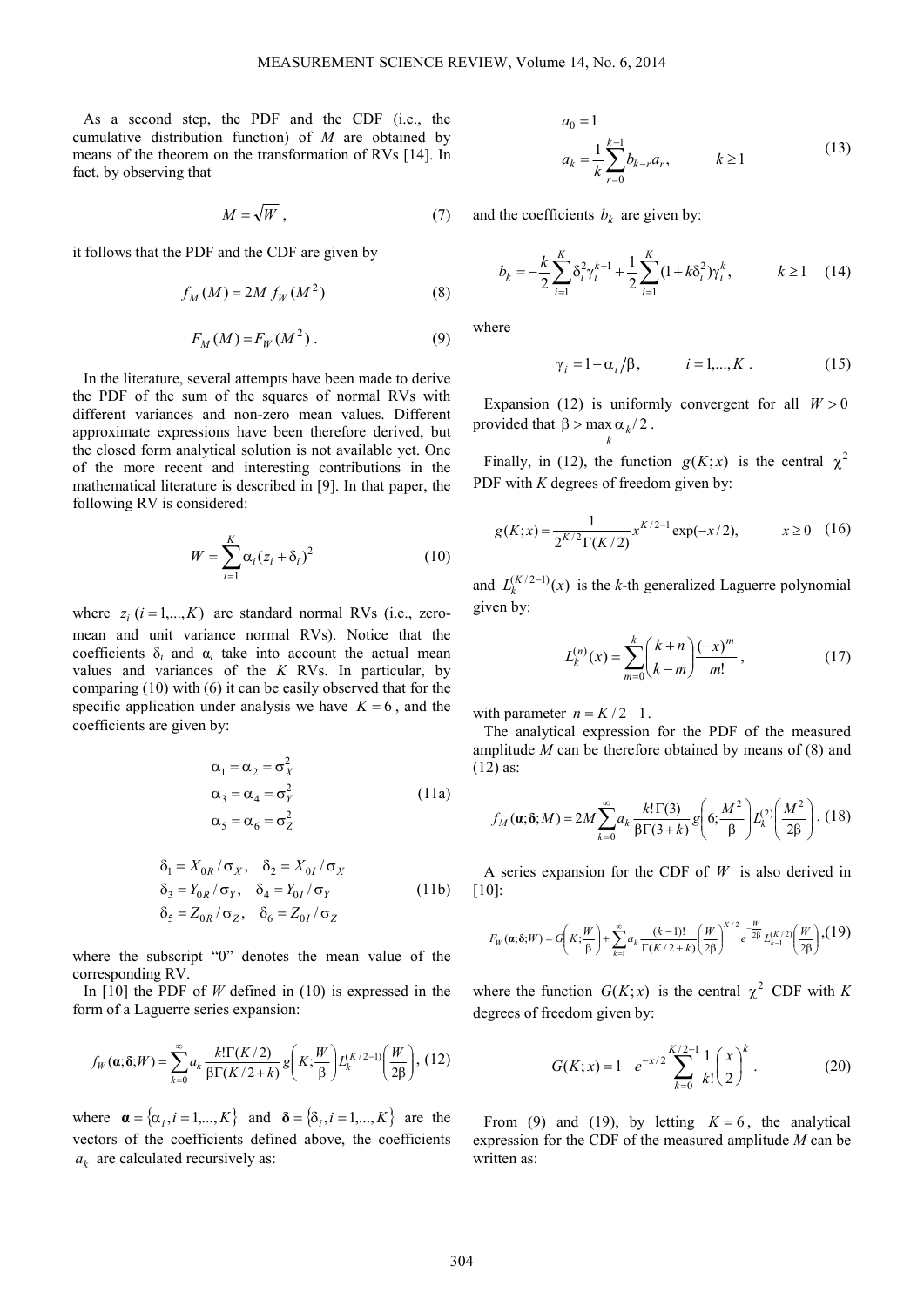$$
F_M(\mathbf{a}; \mathbf{\delta}; M) = G \left( 6; \frac{M^2}{\beta} \right) + \sum_{k=1}^{\infty} a_k \frac{(k-1)!}{\Gamma(3+k)} \left( \frac{M^2}{2\beta} \right)^3 e^{-\frac{W}{2\beta}} L_{k-1}^{(3)} \left( \frac{M^2}{2\beta} \right). (21)
$$

The analytical results given by (18) and (21) provide a complete statistical characterization of the measured amplitude *M*. The statistical moments (e.g., the mean value and the variance) of the RV *M* can be derived from (18).

However, approximate and simpler analytical results could be useful from the application viewpoint [15]. Approximate expressions for the mean value and the variance of *M* can be readily obtained from the results derived in Appendix starting from a Taylor series approach [14]. From equations (A2), (A3) and (A4), for the mean value of *M* it can be obtained:

$$
\mu_M \approx \sqrt{A^2 + 2(\sigma_X^2 + \sigma_Y^2 + \sigma_Z^2)} - \frac{\sigma_X^2 (A_X^2 + \sigma_X^2) + \sigma_Y^2 (A_Y^2 + \sigma_Y^2) + \sigma_Z^2 (A_Z^2 + \sigma_Z^2)}{2(A^2 + 2(\sigma_X^2 + \sigma_Y^2 + \sigma_Z^2))^{3/2}}, (22)
$$

where:

$$
A_X^2 = X_{0R}^2 + X_{0I}^2
$$
  
\n
$$
A_Y^2 = Y_{0R}^2 + Y_{0I}^2
$$
  
\n
$$
A_Z^2 = Z_{0R}^2 + Z_{0I}^2
$$
  
\n
$$
A^2 = A_X^2 + A_Y^2 + A_Z^2
$$
\n(23)

From (A3), (A4) and (A5), for the variance of *M* it can be obtained:

$$
\sigma_M^2 \cong \frac{\sigma_X^2 (A_X^2 + \sigma_X^2) + \sigma_Y^2 (A_Y^2 + \sigma_Y^2) + \sigma_Z^2 (A_Z^2 + \sigma_Z^2)}{A^2 + 2(\sigma_X^2 + \sigma_Y^2 + \sigma_Z^2)}.
$$
 (24)

Notice that (22) and (24) give also the mean value and the variance of only-noise spectral components provided that the amplitudes  $A$ ,  $A_X$ ,  $A_Y$ , and  $A_Z$  are set to zero.

# 4. NUMERICAL ASSESSMENT

Analytical results derived in Section 3 have been validated through properly designed numerical simulations. A threeaxial sinusoidal vector field with normalized amplitude  $A = 1$  has been simulated, consisting of three sinusoidal components with the same amplitude  $A/\sqrt{3}$  and frequency  $f = 24.41 \text{ MHz}$ . The three sine waves were corrupted by additive zero-mean white Gaussian noise with different PSD, i.e.,  $S_{n_x} = 70 \cdot 10^{-9}$ ,  $S_{n_y} = 60 \cdot 10^{-9}$ , and  $S_{n_z} = 50 \cdot 10^{-9}$ . Notice that a noise distribution different from the Gaussian distribution could be considered since the normal behavior of the DFT coefficients (3) is due to the Central Limit Theorem [14] and not to the kind of noise distribution. Each noisy sine wave was sampled with sampling frequency  $f_S = 1$  GS/s, by taking a number of samples per channel  $N_S = 2^{12}$ . Each digitized signal was then multiplied by a Hann window, and the DFT was evaluated by means of the FFT. According to (3) applied to each channel, the three frequency spectra were obtained. Notice that from (4) the frequency-domain variances

resulting from the Hann window (i.e.,  $ENBW = 1.5$ ) and the above mentioned noise data and sampling conditions are  $\sigma_X^2 = 2.6 \cdot 10^7$ ,  $\sigma_Y^2 = 2.2 \cdot 10^7$ , and  $\sigma_Z^2 = 1.8 \cdot 10^7$ . Finally, according to (5), the frequency spectrum of the vector field was obtained. In Fig.1. an example of the noisy field spectrum in the frequency range  $(0, 100 \text{ MHz})$  is shown.



Fig.1. Example of amplitude spectrum of the simulated vector field consisting of a unit amplitude sine wave at 24.41 MHz and additive noise with different levels on the three channels.



Fig.2. Comparison between the analytical PDF given by (18) and the numerical PDF obtained by repeated-run numerical simulations of the spectral line amplitude corresponding to the field sine wave at 24.41 MHz.

The analytical results obtained in Section 3 refer to each spectral line in the field spectrum. Therefore, by focusing on the spectral line corresponding to the field sine wave (i.e., the spectral line at 24.41 MHz), a repeated run analysis can be performed in order to obtain a numerical estimate of its statistical behavior. Fig.2. shows the numerical PDF of the measured variable *M* (i.e., the measured sine wave amplitude according to (5)), obtained by  $4 \cdot 10^4$  repeated simulation runs of the numerical procedure outlined above.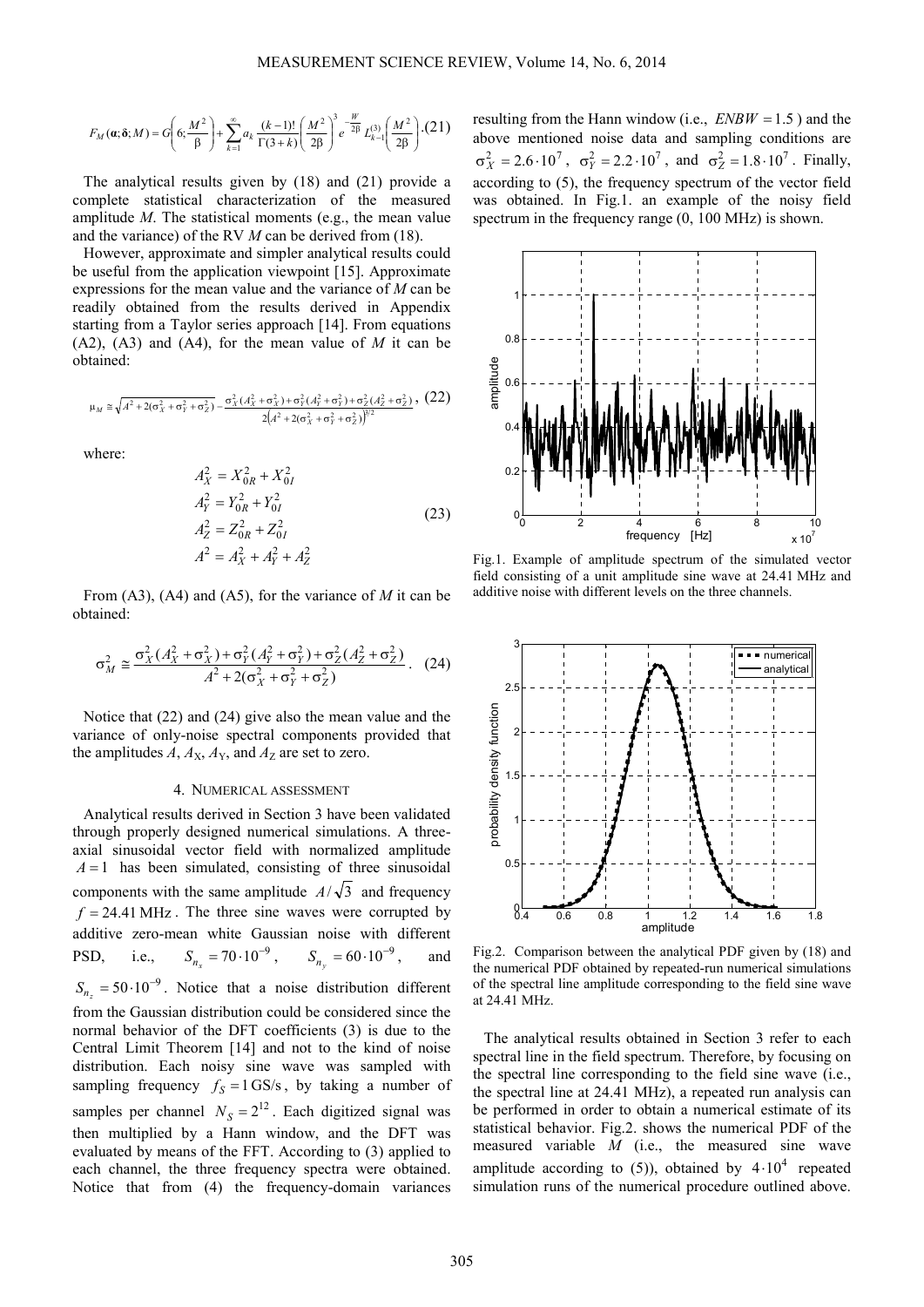On the same graph, the analytical PDF given by (18) is shown. It can be observed that, due to the noise bias, the mean value of the measured variable *M* (i.e., the location of the peak of the symmetric bell-shaped curve) is larger than the noise-free value  $A = 1$ .

In Fig.3. the impact of the use of different time windows is shown. In particular, from (4) it is clear that a change in the selected time window results in a different value for the parameter ENBW, leading to different values for the frequency-domain variances. In Fig.3., three windows are compared, i.e., the rectangular window ( $ENBW = 1$ ), the Hann window  $(ENBW = 1.5)$ , and the minimum 4-term Blackman-Harris window ( $ENBW = 2$ ). As it was expected, the spread and the bias of the measured *M* increase with the ENBW.



Fig.3. PDF of the field amplitude *M* at 24.41 MHz for different time windows. The spread and the bias increase with the *ENBW* of the selected window.



Fig.4. Analytical vs numerical behavior of the mean value of the simulated noisy field at 24.41 MHz. Noise levels and sampling conditions are the same as in Fig.2.

Fig.4. provides a comparison between the analytical approximate result given in (22) for the mean value of the spectral line amplitude at 24.41 MHz and numerical estimates obtained through repeated-run simulations under the same conditions as in Fig.2. The mean values are evaluated for field amplitude *A* ranging from 0 to 2. Notice that as the field amplitude approaches zero, the mean value remains greater than zero due to the noise bias.



Fig.5. Analytical vs numerical behavior of the standard deviation of the simulated noisy field at 24.41 MHz. Noise levels and sampling conditions are the same as in Fig.2.

In Fig.5. the comparison is related to the standard deviation of the amplitude of the simulated field at 24.41 MHz, for the same noise levels and sampling conditions as in Fig.4. The analytical approximate standard deviation, given by the square root of (24), is compared to numerical results obtained by repeated-run simulations. The field amplitude ranges from 0 to 2. As the amplitude approaches zero, the graph provides the standard deviation of a spectral line consisting of only noise. Notice also the change in the slope of the curve, i.e., a large slope for low amplitude field and a small slope for higher amplitudes.

# 5. CONCLUSION

In this paper, one of the more interesting and recent results available in the mathematical literature has been applied to the complete statistical characterization of the measured amplitude of a vector field by means of an ADC-based multiple-input measurement system with different noise levels per channel. The relationship with the sampling and windowing parameters has been shown and clarified. Although the analytical results have been applied to a threecomponent vector field in the work, the proposed approach has a general validity with respect to the number of input channels.